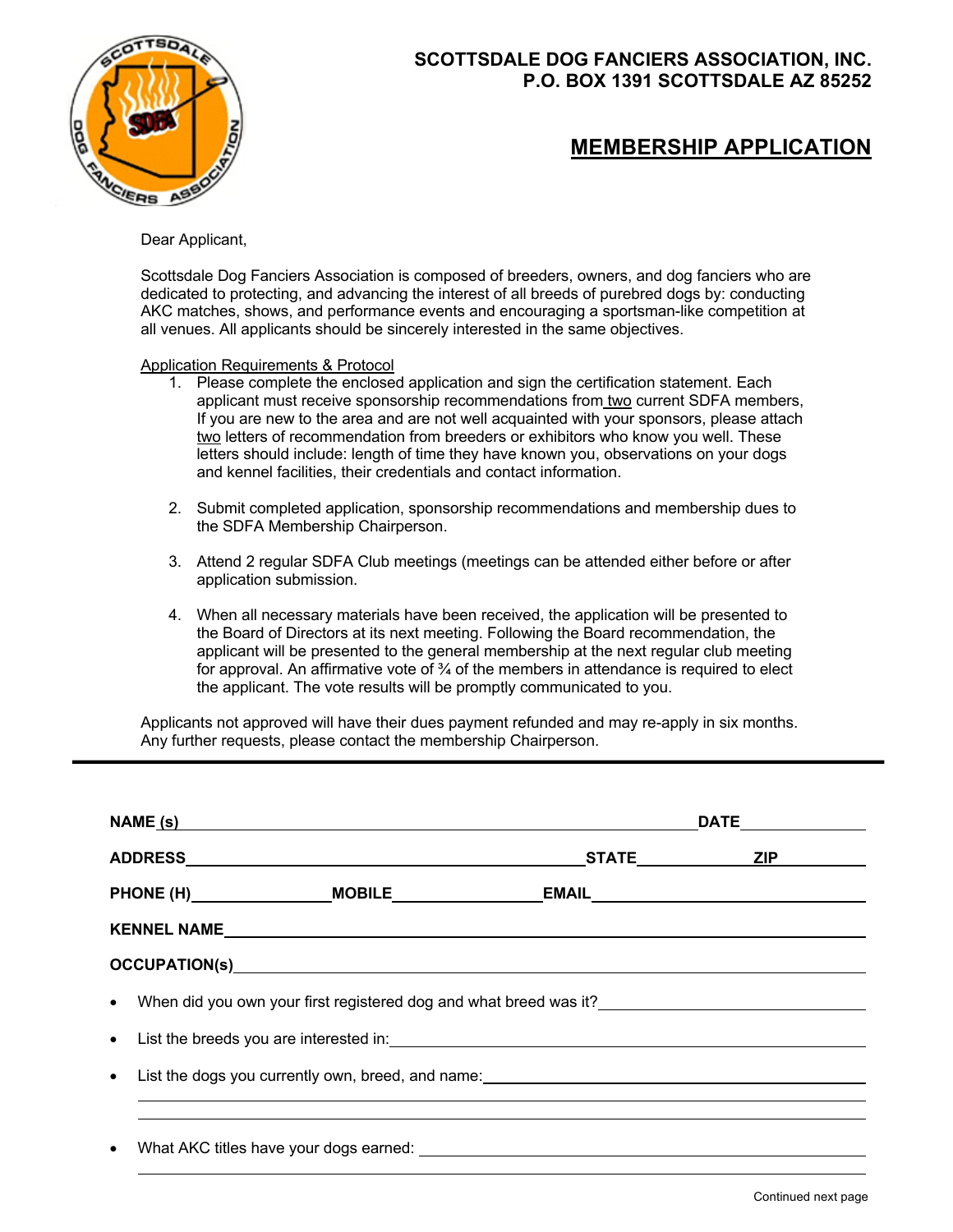- Have you sold or consigned dogs to retail or wholesale outlets? \_\_\_\_\_\_\_\_If yes explain: \_\_\_\_\_\_\_\_\_\_\_\_\_\_\_\_\_\_\_\_\_\_
- Have you ever been suspended from any dog club? From AKC privileges From Sites, explain:
- Have you held membership in any breed or specialty club? \_\_\_\_ If yes, please list the club(s), year joined, offices held, contributions made, committees served and any memberships still current:
- How many years have you been active in purebred dogs?
- How many shows or events do you attend per year, average? As an exhibitor: As a spectator\_\_\_\_\_\_\_\_\_\_\_As a worker\_\_\_\_\_\_\_\_\_\_\_\_In what capacity of work?\_\_\_\_\_\_\_\_\_\_\_\_\_
- Have you ever been approved as an AKC licensed judge? In what capacity?
- How many litters have you bred or co-bred in the last four years?What breeds?
- Contributing to the SDFA by serving on committees and involving yourself in club activities is imperative for SDFA's success. What areas interest you and where would you be willing to help:Publicity Education Program Phone Referral Show Committee Match Committee
- What special talents do you have which might be useful to the SDFA?
- Do you wish to be on the breeder referral list?<br>
Listed how?

IF APPROVED AS A MEMBER, I AGREE TO SUBSCRIBE TO THE CONSTITUTION AND BY-LAWS OF THE SCOTTSDALE DOG FANCIERS ASSOCIATION WHICH I HAVE BEEN PROVIDED AND HAVE READ. I CERTIFY THAT ALL ANSWERS AND STATEMENTS IN THIS APPLICATION TO BE TRUE.

| Signed | Date |
|--------|------|
| Signed | Date |

| Dates of meeting attended 1) |  |
|------------------------------|--|
|------------------------------|--|

Date of recommendation by Board of Directors:

Date of acceptance by Membership:

| SDFA Annual Dues: Single Membership \$20.00 per year Family Membership \$30.00 per year. |  |  |  |  |  |  |
|------------------------------------------------------------------------------------------|--|--|--|--|--|--|
|------------------------------------------------------------------------------------------|--|--|--|--|--|--|

Dues Paid **Dues** Paid **Dues** Paid **Date Date Date Date Date Date Date Date Date Date Date Date Date Date Date Date Date Date Date Date Date Date Date Date Date Date Date**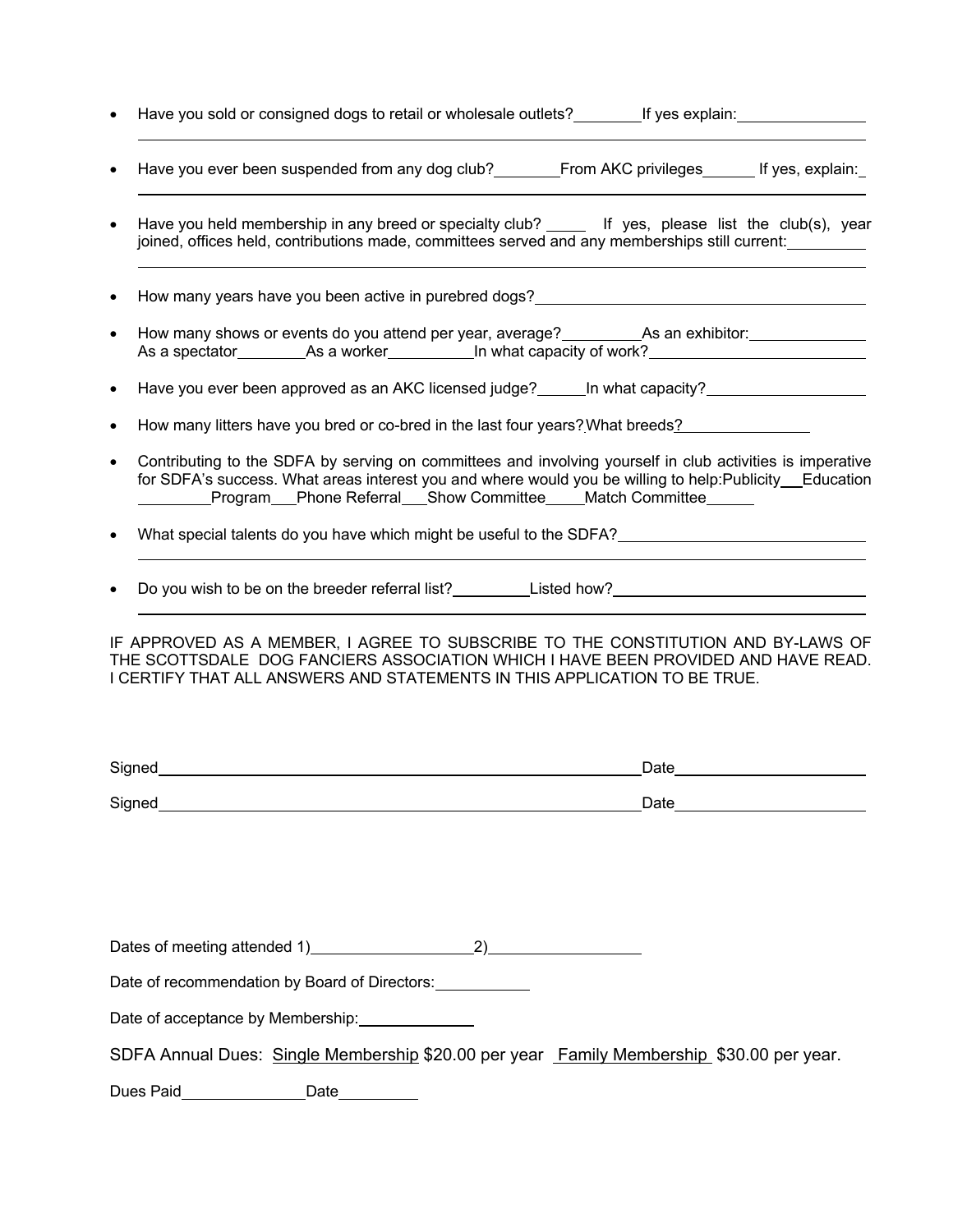

## SDFA SPONSOR RECOMMENDATION FORM

- Name of applicant(s) you're sponsoring:
- How long have you known the applicant?
- How long has the applicant been interested in pure bred dogs?
- What breeds of dogs has the applicant been interested in and in what ways have they participated in AKC sponsored activities (breeding, exhibitors, judging etc.)

<u> 1980 - Andrea Santa Andrea Santa Andrea Santa Andrea Santa Andrea Santa Andrea Santa Andrea Santa Andrea San</u>

- Has applicant held membership in any all breed or specialty clubs?<br>
If yes describe their contributions:
- If applicant is not well known to you personally, have you talked with people who are well acquainted with applicant and know of his/her dog activities? Explain:
- Have you visited the applicant's home? Can you vouch for the acceptability of the applicants dog care facility? Please describe the facility details: Please describe the facility details:
- Describe the applicants objectives in breeding, exhibiting and other dog activities:
- What contributions can applicant make to the SDFA and/or why do you consider them an asset to the club? <u>example and the club?</u> example of  $\sim$

SDFA Member **SDFA** Member

\_\_\_\_\_\_\_\_\_\_\_\_\_\_\_\_\_ Signature Date